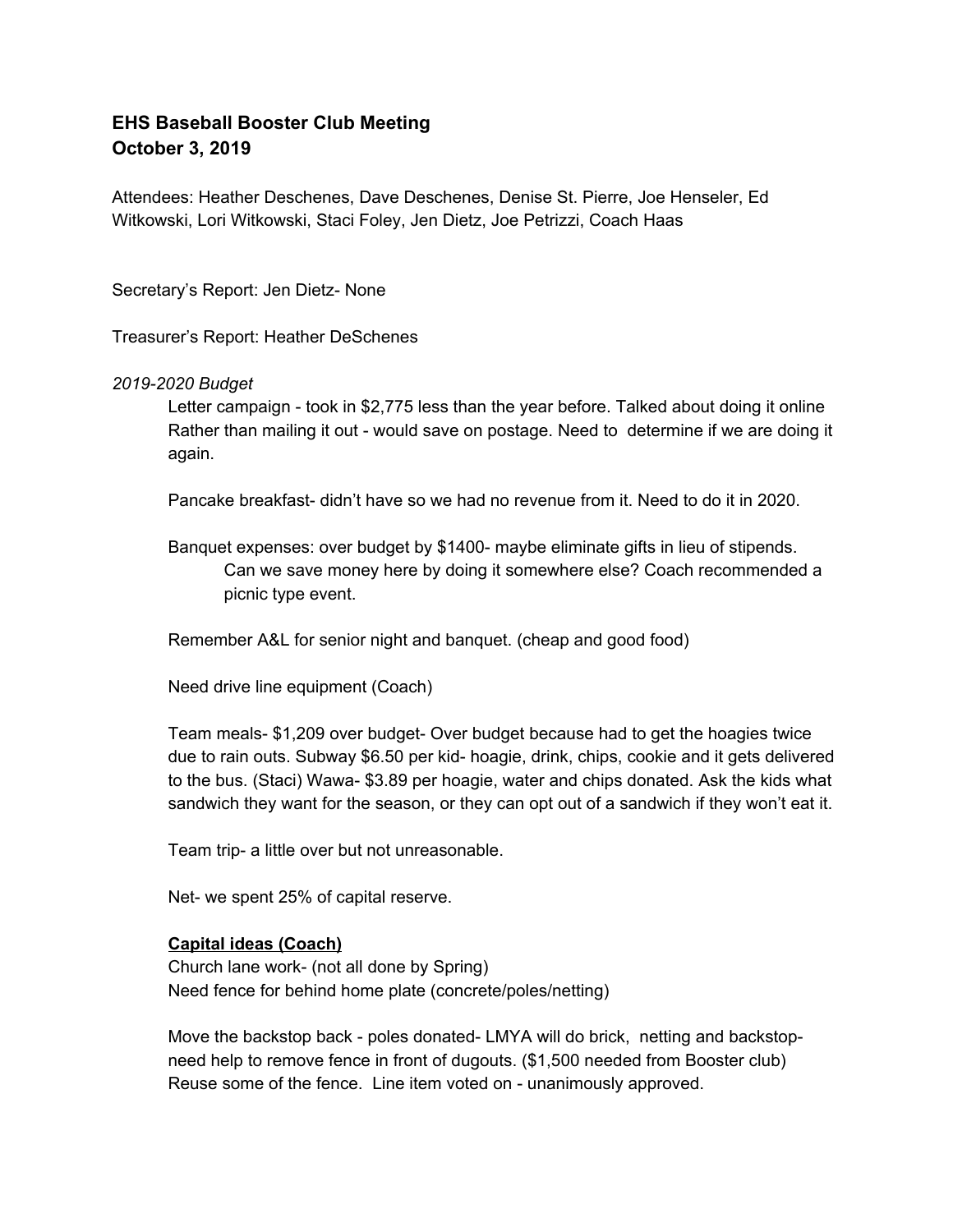Fencing down left field line- move out- and add seating on left field fence. Scoreboard/Signage - need to look into permanent or temporary banner. Could come up with a donor for this. (JEN)

\*\* Need a parent or someone other than a player to keep score

Snack bar- need to keep going - maybe a tent/table- food truck to come? Outlets in the monster storage truck.

# **Golf Tournament Recap:**

- Net \$5,427
- Spring trip budget is generally \$5,500- so this is good and covers the cost.
- Had 72 golfers (2018 had 76)
- Discussions to not have a golf tournament in 2020
- Email thank you to sponsors- Joe send to Jen- give personal card (Ai -Jason will bring the thank you)
- We have a picture of the hornet by each sponsors' tee sign- Staci will get from Jen Conner

#### **Old Business:**

- 1. Fall/Winter workout apparel- Denise and Lori will handle through Susan of Suze **Graphics**
- 2. Magnets- Order some with winter apparel

# **New Business:**

1. Winter workout prep:

Starts Nov 4th at St Luke's - \$60/month (must sign up with a parent if you've never been there)

3-4pm Juniors and Seniors

4-5pm Freshman and Sophomores

Coach Haas send Joe P. the freshman names/contacts

January 6th winter specific workouts will start

# **Coach's Report:**

Fall workout- no longer have younger kids coming.

Green vs Gold series older kids (42 signed up to play) going well

**Freshman Team** - is still happening- needs to be approved by board in November. It will be a club sport this year (may be a club sport for 2 years) Can have 7th and 8th graders on the team too. 10-12 freshman signed up so far.